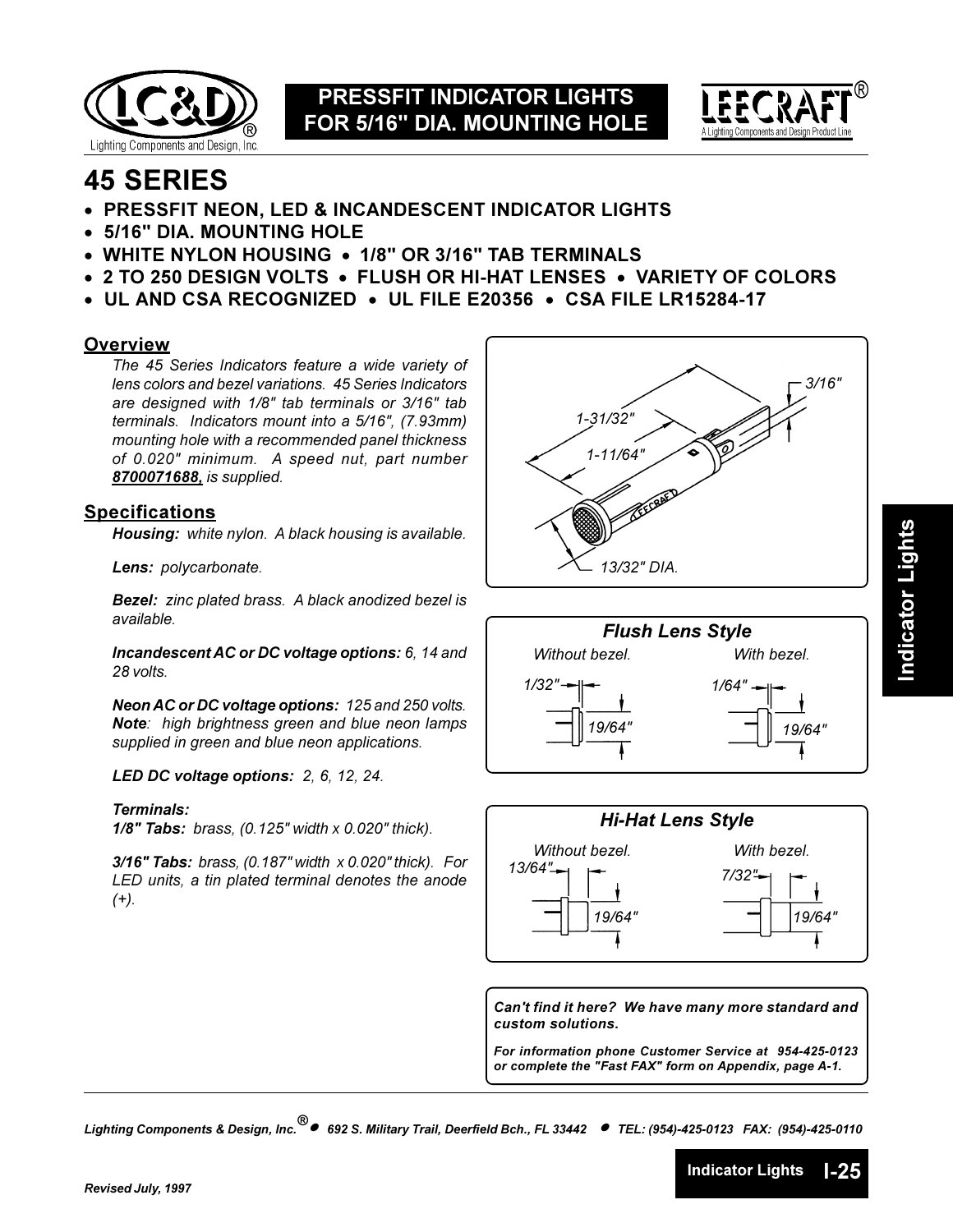



**45 Series Units Without Bezels White Housing 6 to 250 Design Volts Neon or Incandescent** 



**Hi-Hat Lens** Variety of **Lens Colors 1/8" Tab Terminals or 3/16" Tab Terminals PressFit Mounting** 

| <b>Part Number</b><br>1/8" Tab Terminals | <b>Part Number</b><br>3/16" Tab Terminals | <b>Lens Color</b> | Lamp Type    | <b>Design Volts</b> | <b>Design Watts</b><br>or Amps | Life (hrs) |
|------------------------------------------|-------------------------------------------|-------------------|--------------|---------------------|--------------------------------|------------|
| 45N-2111                                 | 45N-2111T3                                | Red               | Neon         | 125                 | 1/3W                           | 25,000     |
| 45HN-2111                                | 45HN-2111T3                               | Red               | Neon         | 250                 | 1/3W                           | 25,000     |
| 45NG1-2111                               | 45NG1-2111T3                              | Red               | Incandescent | 6                   | .20A                           | 5,000      |
| 45NG3-2111                               | 45NG3-2111T3                              | Red               | Incandescent | 14                  | .10A                           | 10,000     |
| 45NG18-2111                              | 45NG18-2111T3                             | Red               | Incandescent | 28                  | .04A                           | 7,000      |
| 45N-2112                                 | 45N-2112T3                                | Green             | Neon         | 125                 | 1/3W                           | 25,000     |
| 45HN-2112                                | 45HN-2112T3                               | Green             | Neon         | 250                 | 1/3W                           | 25,000     |
| 45NG1-2112                               | 45NG1-2112T3                              | Green             | Incandescent | 6                   | .20A                           | 5.000      |
| 45NG3-2112                               | 45NG3-2112T3                              | Green             | Incandescent | 14                  | .10A                           | 10,000     |
| 45NG18-2112                              | 45NG18-2112T3                             | Green             | Incandescent | 28                  | .04A                           | 7,000      |
| 45N-2113                                 | 45N-2113T3                                | Amber             | Neon         | 125                 | 1/3W                           | 25,000     |
| 45HN-2113                                | 45HN-2113T3                               | Amber             | Neon         | 250                 | 1/3W                           | 25,000     |
| 45NG1-2113                               | 45NG1-2113T3                              | Amber             | Incandescent | 6                   | .20A                           | 5,000      |
| 45NG3-2113                               | 45NG3-2113T3                              | Amber             | Incandescent | 14                  | .10A                           | 10,000     |
| 45NG18-2113                              | 45NG18-2113T3                             | Amber             | Incandescent | 28                  | .04A                           | 7.000      |
| 45N-2114                                 | 45N-2114T3                                | Blue              | Neon         | 125                 | 1/3W                           | 25,000     |
| 45HN-2114                                | 45HN-2114T3                               | <b>Blue</b>       | Neon         | 250                 | 1/3W                           | 25,000     |
| 45NG1-2114                               | 45NG1-2114T3                              | <b>Blue</b>       | Incandescent | 6                   | .20A                           | 5.000      |
| 45NG3-2114                               | 45NG3-2114T3                              | <b>Blue</b>       | Incandescent | 14                  | .10A                           | 10,000     |
| 45NG18-2114                              | 45NG18-2114T3                             | <b>Blue</b>       | Incandescent | 28                  | .04A                           | 7,000      |
| 45N-2115                                 | 45N-2115T3                                | White             | Neon         | 125                 | 1/3W                           | 25,000     |
| 45HN-2115                                | 45HN-2115T3                               | White             | <b>Neon</b>  | 250                 | 1/3W                           | 25,000     |
| 45NG1-2115                               | 45NG1-2115T3                              | White             | Incandescent | 6                   | .20A                           | 5,000      |
| 45NG3-2115                               | 45NG3-2115T3                              | White             | Incandescent | 14                  | .10A                           | 10,000     |
| 45NG18-2115                              | 45NG18-2115T3                             | White             | Incandescent | 28                  | .04A                           | 7,000      |
| 45N-2117                                 | 45N-2117T3                                | Clear             | Neon         | 125                 | 1/3W                           | 25,000     |
| 45HN-2117                                | 45HN-2117T3                               | Clear             | Neon         | 250                 | 1/3W                           | 25,000     |
| 45NG1-2117                               | 45NG1-2117T3                              | Clear             | Incandescent | 6                   | .20A                           | 5,000      |
| 45NG3-2117                               | 45NG3-2117T3                              | Clear             | Incandescent | 14                  | .10A                           | 10,000     |
| 45NG18-2117                              | 45NG18-2117T3                             | Clear             | Incandescent | 28                  | .04A                           | 7,000      |

*-- 

----- !""## \$%&'#()#')\*+"!,-%&'#()#')\*++\**

**1-26** dicator Lights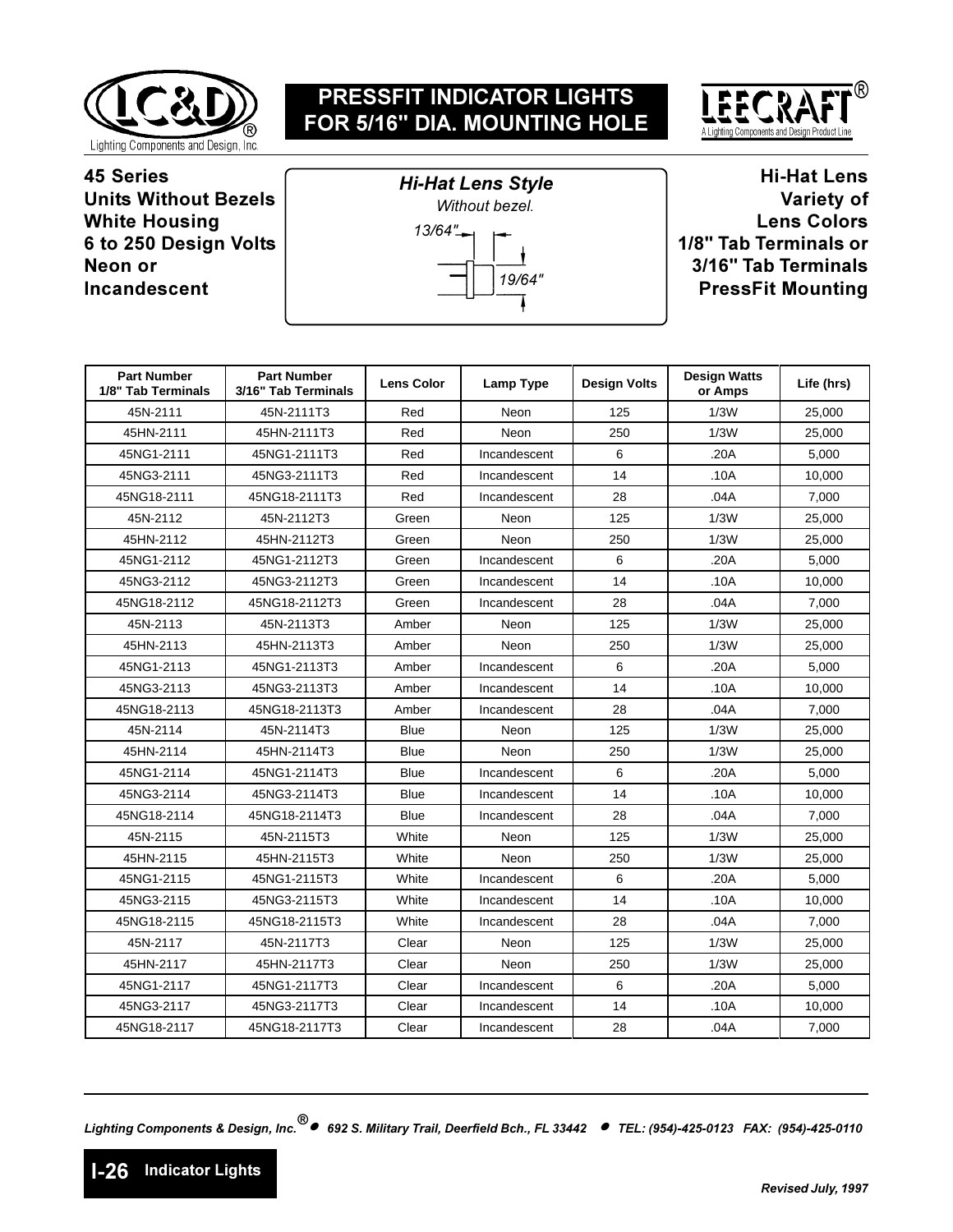



**45 Series Zinc Plated Bezel White Housing 6 to 250 Design Volts Neon or Incandescent** 



**Hi-Hat Lens** Variety of **Lens Colors 1/8" Tab Terminals or 3/16" Tab Terminals PressFit Mounting** 

| <b>Part Number</b><br>1/8" Tab Terminals | <b>Part Number</b><br>3/16" Tab Terminals | <b>Lens Color</b> | Lamp Type    | <b>Design Volts</b> | <b>Design Watts</b><br>or Amps | Life (hrs) |
|------------------------------------------|-------------------------------------------|-------------------|--------------|---------------------|--------------------------------|------------|
| 45RN-2111                                | 45RN-2111T3                               | Red               | Neon         | 125                 | 1/3W                           | 25,000     |
| 45HRN-2111                               | 45HRN-2111T3                              | Red               | Neon         | 250                 | 1/3W                           | 25,000     |
| 45RNG1-2111                              | 45RNG1-2111T3                             | Red               | Incandescent | 6                   | .20A                           | 5,000      |
| 45RNG3-2111                              | 45RNG3-2111T3                             | Red               | Incandescent | 14                  | .10A                           | 10.000     |
| 45RNG18-2111                             | 45RNG18-2111T3                            | Red               | Incandescent | 28                  | .04A                           | 7,000      |
| 45RN-2112                                | 45RN-2112T3                               | Green             | Neon         | 125                 | 1/3W                           | 25,000     |
| 45HRN-2112                               | 45HRN-2112T3                              | Green             | Neon         | 250                 | 1/3W                           | 25,000     |
| 45RNG1-2112                              | 45RNG1-2112T3                             | Green             | Incandescent | 6                   | .20A                           | 5,000      |
| 45RNG3-2112                              | 45RNG3-2112T3                             | Green             | Incandescent | 14                  | .10A                           | 10.000     |
| 45RNG18-2112                             | 45RNG18-2112T3                            | Green             | Incandescent | 28                  | .04A                           | 7,000      |
| 45RN-2113                                | 45RN-2113T3                               | Amber             | Neon         | 125                 | 1/3W                           | 25,000     |
| 45HRN-2113                               | 45HRN-2113T3                              | Amber             | Neon         | 250                 | 1/3W                           | 25,000     |
| 45RNG1-2113                              | 45RNG1-2113T3                             | Amber             | Incandescent | 6                   | .20A                           | 5,000      |
| 45RNG3-2113                              | 45RNG3-2113T3                             | Amber             | Incandescent | 14                  | .10A                           | 10,000     |
| 45RNG18-2113                             | 45RNG18-2113T3                            | Amber             | Incandescent | 28                  | .04A                           | 7,000      |
| 45RN-2114                                | 45RN-2114T3                               | Blue              | Neon         | 125                 | 1/3W                           | 25,000     |
| 45HRN-2114                               | 45HRN-2114T3                              | <b>Blue</b>       | Neon         | 250                 | 1/3W                           | 25,000     |
| 45RNG1-2114                              | 45RNG1-2114T3                             | Blue              | Incandescent | 6                   | .20A                           | 5.000      |
| 45RNG3-2114                              | 45RNG3-2114T3                             | Blue              | Incandescent | 14                  | .10A                           | 10,000     |
| 45RNG18-2114                             | 45RNG18-2114T3                            | Blue              | Incandescent | 28                  | .04A                           | 7,000      |
| 45RN-2115                                | 45RN-2115T3                               | White             | Neon         | 125                 | 1/3W                           | 25,000     |
| 45HRN-2115                               | 45HRN-2115T3                              | White             | Neon         | 250                 | 1/3W                           | 25,000     |
| 45RNG1-2115                              | 45RNG1-2115T3                             | White             | Incandescent | 6                   | .20A                           | 5,000      |
| 45RNG3-2115                              | 45RNG3-2115T3                             | White             | Incandescent | 14                  | .10A                           | 10.000     |
| 45RNG18-2115                             | 45RNG18-2115T3                            | White             | Incandescent | 28                  | .04A                           | 7,000      |
| 45RN-2117                                | 45RN-2117T3                               | Clear             | Neon         | 125                 | 1/3W                           | 25,000     |
| 45HRN-2117                               | 45HRN-2117T3                              | Clear             | Neon         | 250                 | 1/3W                           | 25,000     |
| 45RNG1-2117                              | 45RNG1-2117T3                             | Clear             | Incandescent | 6                   | .20A                           | 5.000      |
| 45RNG3-2117                              | 45RNG3-2117T3                             | Clear             | Incandescent | 14                  | .10A                           | 10,000     |
| 45RNG18-2117                             | 45RNG18-2117T3                            | Clear             | Incandescent | 28                  | .04A                           | 7,000      |

*-- 

----- !""## \$%&'#()#')\*+"!,-%&'#()#')\*++\**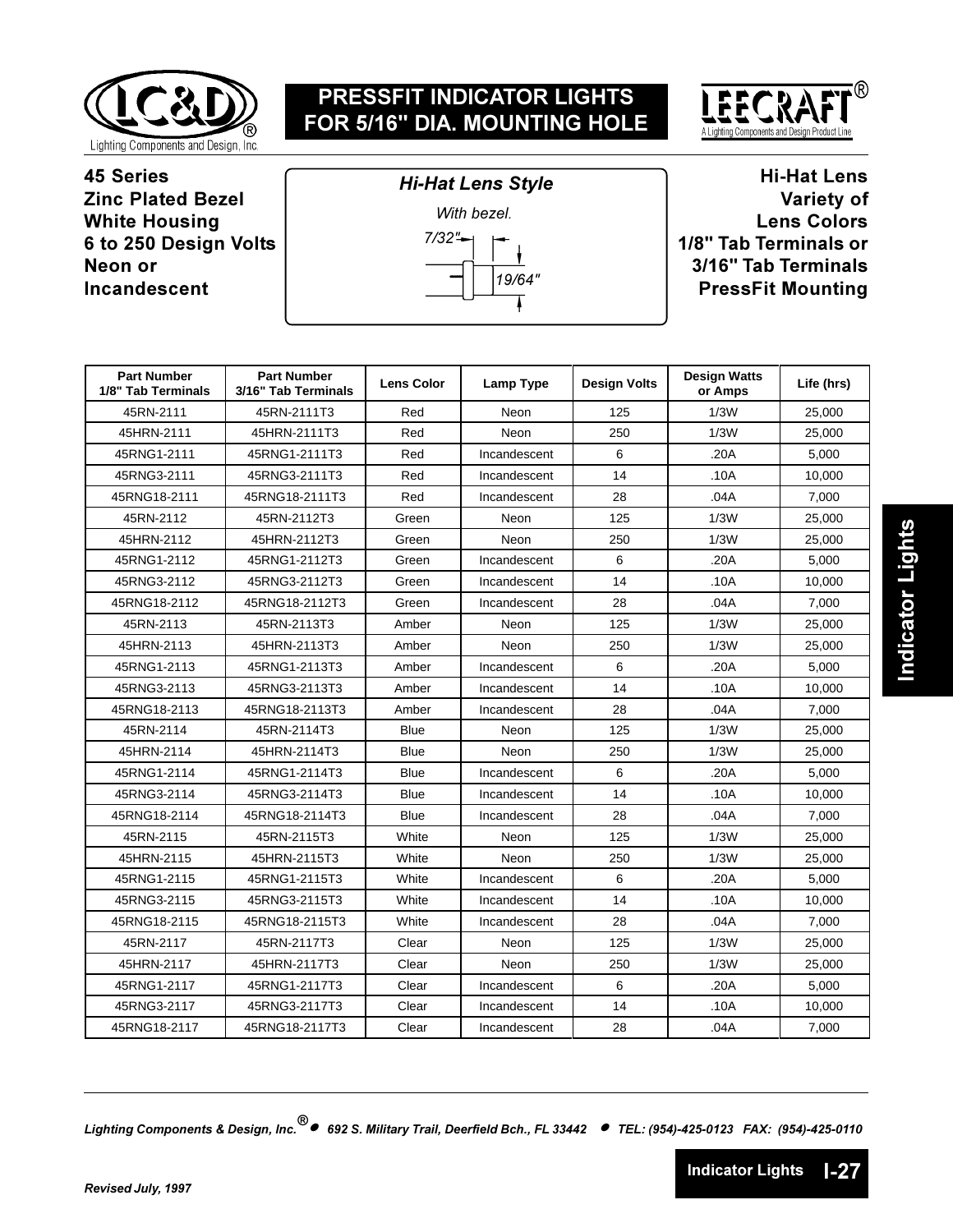



**45 Series Units without Bezels White Housing 6 to 250 Design Volts Neon or Incandescent** 



**Flush Lens** Variety of **Lens Colors 1/8" Tab Terminals or 3/16" Tab Terminals PressFit Mounting** 

| <b>Part Number</b><br>1/8" Tab Terminals | <b>Part Number</b><br>3/16" Tab Terminals | <b>Lens Color</b> | Lamp Type    | <b>Design Volts</b> | <b>Design Watts</b><br>or Amps | Life (hrs) |
|------------------------------------------|-------------------------------------------|-------------------|--------------|---------------------|--------------------------------|------------|
| 45N-2311                                 | 45N-2311T3                                | Red               | Neon         | 125                 | 1/3W                           | 25,000     |
| 45HN-2311                                | 45HN-2311T3                               | Red               | Neon         | 250                 | 1/3W                           | 25,000     |
| 45NG1-2311                               | 45NG1-2311T3                              | Red               | Incandescent | 6                   | .20A                           | 5.000      |
| 45NG3-2311                               | 45NG3-2311T3                              | Red               | Incandescent | 14                  | .10A                           | 10.000     |
| 45NG18-2311                              | 45NG18-2311T3                             | Red               | Incandescent | 28                  | .04A                           | 7.000      |
| 45N-2312                                 | 45N-2312T3                                | Green             | Neon         | 125                 | 1/3W                           | 25,000     |
| 45HN-2312                                | 45HN-2312T3                               | Green             | Neon         | 250                 | 1/3W                           | 25,000     |
| 45NG1-2312                               | 45NG1-2312T3                              | Green             | Incandescent | 6                   | .20A                           | 5,000      |
| 45NG3-2312                               | 45NG3-2312T3                              | Green             | Incandescent | 14                  | .10A                           | 10,000     |
| 45NG18-2312                              | 45NG18-2312T3                             | Green             | Incandescent | 28                  | .04A                           | 7,000      |
| 45N-2313                                 | 45N-2313T3                                | Amber             | Neon         | 125                 | 1/3W                           | 25,000     |
| 45HN-2313                                | 45HN-2313T3                               | Amber             | Neon         | 250                 | 1/3W                           | 25,000     |
| 45NG1-2313                               | 45NG1-2313T3                              | Amber             | Incandescent | 6                   | .20A                           | 5.000      |
| 45NG3-2313                               | 45NG3-2313T3                              | Amber             | Incandescent | 14                  | .10A                           | 10,000     |
| 45NG18-2313                              | 45NG18-2313T3                             | Amber             | Incandescent | 28                  | .04A                           | 7,000      |
| 45N-2314                                 | 45N-2314T3                                | <b>Blue</b>       | Neon         | 125                 | 1/3W                           | 25,000     |
| 45HN-2314                                | 45HN-2314T3                               | <b>Blue</b>       | Neon         | 250                 | 1/3W                           | 25,000     |
| 45NG1-2314                               | 45NG1-2314T3                              | Blue              | Incandescent | 6                   | .20A                           | 5.000      |
| 45NG3-2314                               | 45NG3-2314T3                              | <b>Blue</b>       | Incandescent | 14                  | .10A                           | 10.000     |
| 45NG18-2314                              | 45NG18-2314T3                             | Blue              | Incandescent | 28                  | .04A                           | 7.000      |
| 45N-2315                                 | 45N-2315T3                                | White             | Neon         | 125                 | 1/3W                           | 25,000     |
| 45HN-2315                                | 45HN-2315T3                               | White             | Neon         | 250                 | 1/3W                           | 25,000     |
| 45NG1-2315                               | 45NG1-2315T3                              | White             | Incandescent | 6                   | .20A                           | 5,000      |
| 45NG3-2315                               | 45NG3-2315T3                              | White             | Incandescent | 14                  | .10A                           | 10.000     |
| 45NG18-2315                              | 45NG18-2315T3                             | White             | Incandescent | 28                  | .04A                           | 7,000      |
| 45N-2317                                 | 45N-2317T3                                | Clear             | Neon         | 125                 | 1/3W                           | 25,000     |
| 45HN-2317                                | 45HN-2317T3                               | Clear             | Neon         | 250                 | 1/3W                           | 25,000     |
| 45NG1-2317                               | 45NG1-2317T3                              | Clear             | Incandescent | 6                   | .20A                           | 5.000      |
| 45NG3-2317                               | 45NG3-2317T3                              | Clear             | Incandescent | 14                  | .10A                           | 10,000     |
| 45NG18-2317                              | 45NG18-2317T3                             | Clear             | Incandescent | 28                  | .04A                           | 7,000      |

*-- 

----- !""## \$%&'#()#')\*+"!,-%&'#()#')\*++\**

**1-28** dicator Lights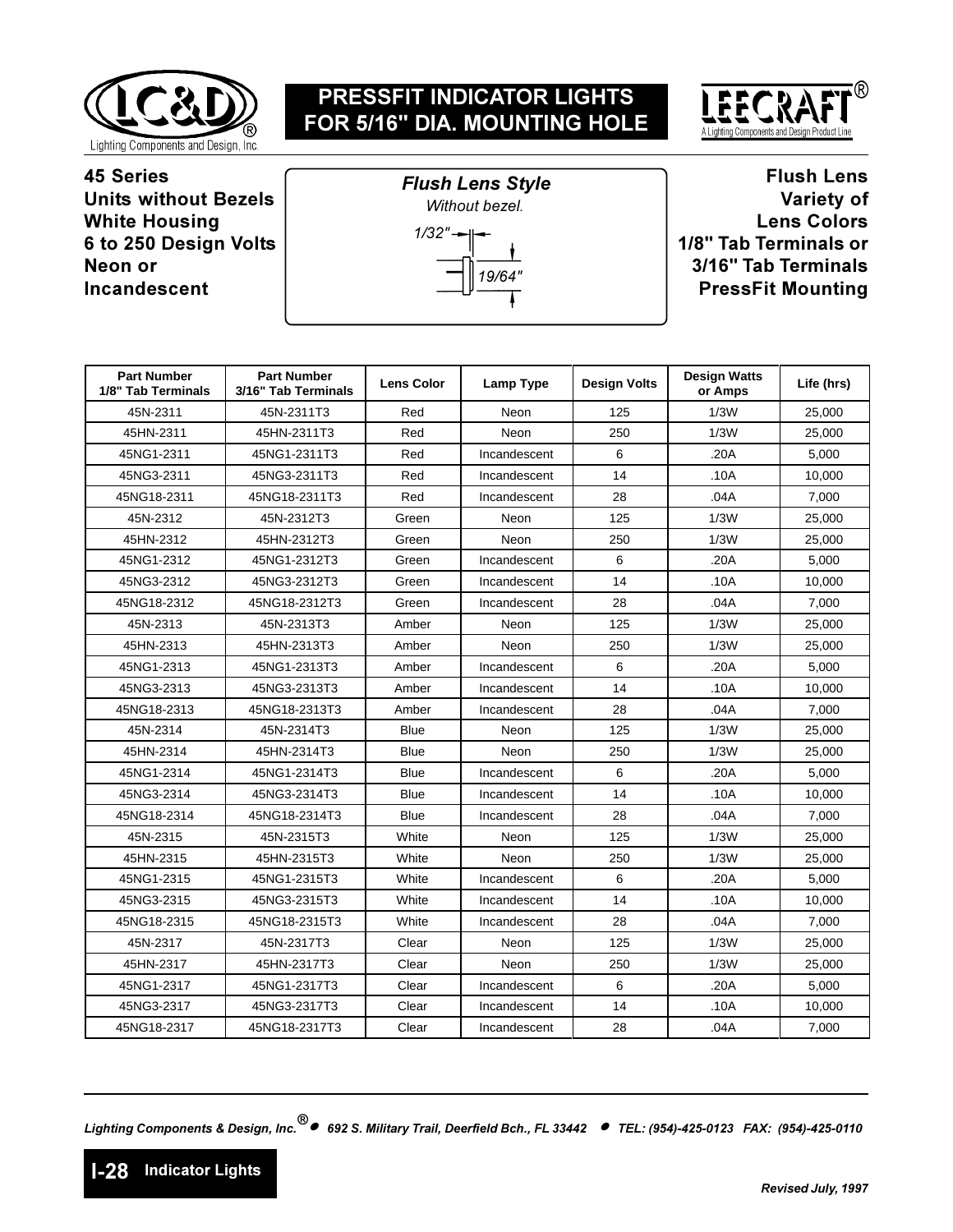

**Flush Lens Style** 



**45 Series Zinc Plated Bezel White Housing 6 to 250 Design Volts Neon or Incandescent** 



**Flush Lens** Variety of **Lens Colors 1/8" Tab Terminals 3/16" Tab Terminals PressFit Mounting** 

| <b>Part Number</b><br>1/8" Tab Terminals | <b>Part Number</b><br>3/16" Tab Terminals | <b>Lens Color</b> | Lamp Type    | <b>Design Volts</b> | <b>Design Watts</b><br>or Amps | Life (hrs) |
|------------------------------------------|-------------------------------------------|-------------------|--------------|---------------------|--------------------------------|------------|
| 45RN-2311                                | 45RN-2311T3                               | Red               | Neon         | 125                 | 1/3W                           | 25,000     |
| 45HRN-2311                               | 45HRN-2311T3                              | Red               | Neon         | 250                 | 1/3W                           | 25,000     |
| 45RNG1-2311                              | 45RNG1-2311T3                             | Red               | Incandescent | 6                   | .20A                           | 5,000      |
| 45RNG3-2311                              | 45RNG3-2311T3                             | Red               | Incandescent | 14                  | .10A                           | 10,000     |
| 45RNG18-2311                             | 45RNG18-2311T3                            | Red               | Incandescent | 28                  | .04A                           | 7,000      |
| 45RN-2312                                | 45RN-2312T3                               | Green             | Neon         | 125                 | 1/3W                           | 25,000     |
| 45HRN-2312                               | 45HRN-2312T3                              | Green             | Neon         | 250                 | 1/3W                           | 25,000     |
| 45RNG1-2312                              | 45RNG1-2312T3                             | Green             | Incandescent | 6                   | .20A                           | 5,000      |
| 45RNG3-2312                              | 45RNG3-2312T3                             | Green             | Incandescent | 14                  | .10A                           | 10.000     |
| 45RNG18-2312                             | 45RNG18-2312T3                            | Green             | Incandescent | 28                  | .04A                           | 7,000      |
| 45RN-2313                                | 45RN-2313T3                               | Amber             | Neon         | 125                 | 1/3W                           | 25,000     |
| 45HRN-2313                               | 45HRN-2313T3                              | Amber             | Neon         | 250                 | 1/3W                           | 25,000     |
| 45RNG1-2313                              | 45RNG1-2313T3                             | Amber             | Incandescent | 6                   | .20A                           | 5,000      |
| 45RNG3-2313                              | 45RNG3-2313T3                             | Amber             | Incandescent | 14                  | .10A                           | 10,000     |
| 45RNG18-2313                             | 45RNG18-2313T3                            | Amber             | Incandescent | 28                  | .04A                           | 7,000      |
| 45RN-2314                                | 45RN-2314T3                               | <b>Blue</b>       | Neon         | 125                 | 1/3W                           | 25,000     |
| 45HRN-2314                               | 45HRN-2314T3                              | <b>Blue</b>       | Neon         | 250                 | 1/3W                           | 25,000     |
| 45RNG1-2314                              | 45RNG1-2314T3                             | Blue              | Incandescent | 6                   | .20A                           | 5,000      |
| 45RNG3-2314                              | 45RNG3-2314T3                             | <b>Blue</b>       | Incandescent | 14                  | .10A                           | 10,000     |
| 45RNG18-2314                             | 45RNG18-2314T3                            | <b>Blue</b>       | Incandescent | 28                  | .04A                           | 7,000      |
| 45RN-2315                                | 45RN-2315T3                               | White             | Neon         | 125                 | 1/3W                           | 25,000     |
| 45HRN-2315                               | 45HRN-2315T3                              | White             | Neon         | 250                 | 1/3W                           | 25,000     |
| 45RNG1-2315                              | 45RNG1-2315T3                             | White             | Incandescent | 6                   | .20A                           | 5,000      |
| 45RNG3-2315                              | 45RNG3-2315T3                             | White             | Incandescent | 14                  | .10A                           | 10.000     |
| 45RNG18-2315                             | 45RNG18-2315T3                            | White             | Incandescent | 28                  | .04A                           | 7,000      |
| 45RN-2317                                | 45RN-2317T3                               | Clear             | Neon         | 125                 | 1/3W                           | 25,000     |
| 45HRN-2317                               | 45HRN-2317T3                              | Clear             | Neon         | 250                 | 1/3W                           | 25,000     |
| 45RNG1-2317                              | 45RNG1-2317T3                             | Clear             | Incandescent | 6                   | .20A                           | 5,000      |
| 45RNG3-2317                              | 45RNG3-2317T3                             | Clear             | Incandescent | 14                  | .10A                           | 10,000     |
| 45RNG18-2317                             | 45RNG18-2317T3                            | Clear             | Incandescent | 28                  | .04A                           | 7,000      |

*-- 

----- !""## \$%&'#()#')\*+"!,-%&'#()#')\*++\**